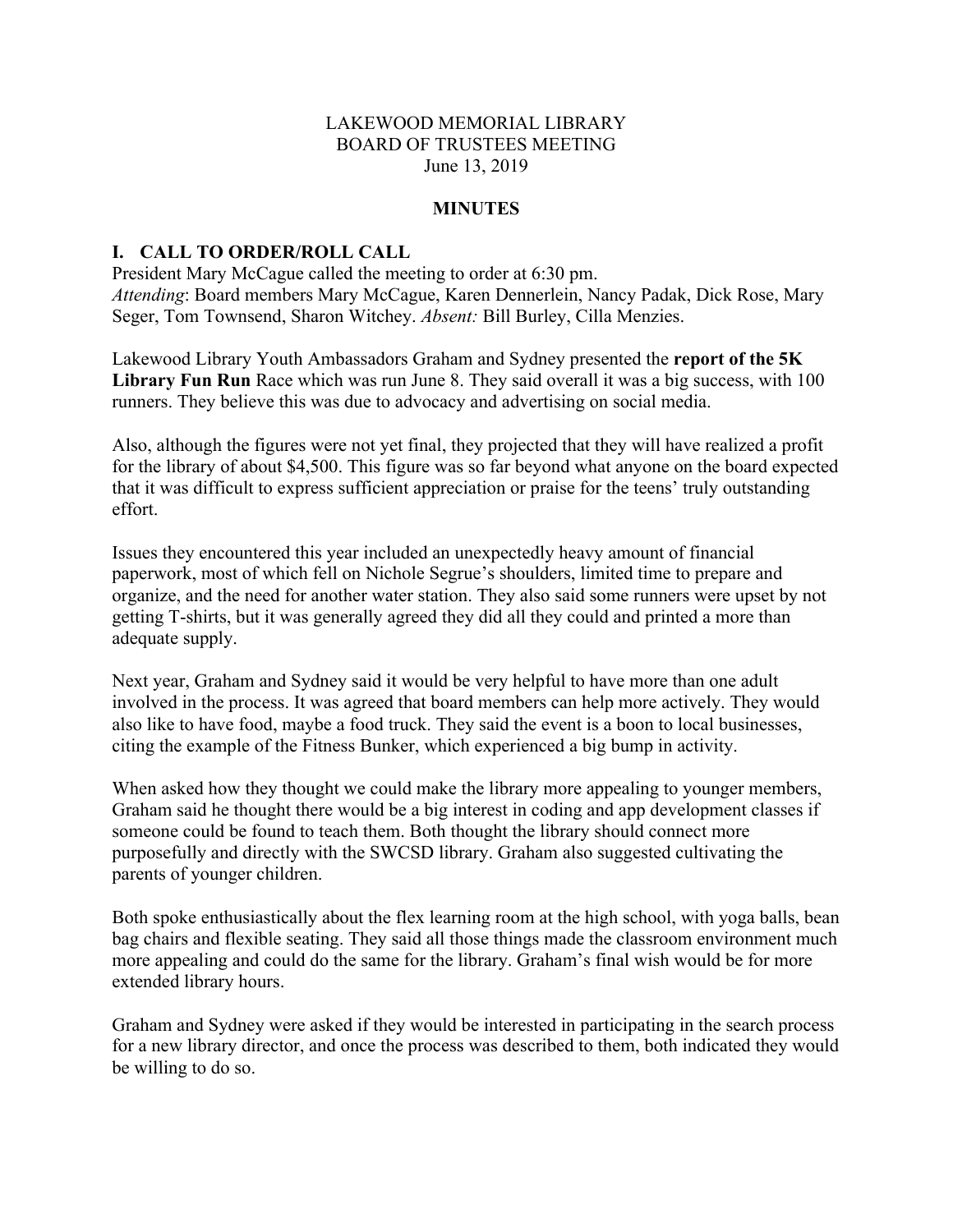# **II. SECRETARY'S REPORT**

Approval of May 16, 2019 minutes was moved by Mary McCague and seconded by Lisa Yaggie. Passed by unanimous voice vote.

# **III. TREASURER'S REPORT**

Tom distributed copies of the **budget report and investment review**. He said that he thought we should bring Jason from Courier in for another board report and it was agreed that the October board meeting would be the best time for that.

Tom said he had questions about the entries for "Fundraising Other" and "Fundraising Loss" and would talk to Fran about them. He also noted that we will have some flexibility financially with the dollars that will be saved on salaries in the coming month or more.

Mary McCague, seconded by Nancy, moved to accept the report which was unanimously approved.

Tom said the library had receiving a fundraising letter from the Lakewood Volunteer Fire Company. Mary McCague made a motion to donate \$100 to the appeal, seconded by Dick Rose and unanimously approved by voice vote.

# **IV. LIBRARY REPORT**

Copies of Emálee's May Programs Report were distributed to those present. Everyone was asked to read the report completely after the meeting and be ready to respond to issues raised.

Mary McCague regretfully told the board that Em had submitted her resignation due to having too many calls upon her time. No action will be taken on filling that position until the new director is in place, and in the meantime, Shannon volunteered to take over Em's existing programs.

# **V. BOARD ELECTIONS**

Secretary Mary Seger presented the names of the three board members who were up for reelection: Bill Burley, Cilla Menzies, and Nancy Padak. Bill and Cilla were not present but had previously indicated their willingness to serve another three-year term. Lisa Yaggie, seconded by Tom, moved that the whole slate be re-elected, which was unanimously approved by voice vote.

Lisa Yaggie, seconded by Sharon, moved that the current executive officers (President Mary McCague, Vice President Nancy Padak, Treasurer Tom Townsend, and Secretary Mary Seger) all be re-elected to another one-year term. Approval was unanimous by voice vote of all board members present in the room at the time the motion was made.

Mary McCague said that Bob Lingle, owner of Off the Beaten Path bookstore had indicated his willingness to join the library board. He had also said he would be open to being Treasurer. However, since he is not a resident of SWCSD, we would have to change the By-Laws to include not only residents of SWCSD but also the owners of businesses located within the school district, regardless of the location of the owner's residence.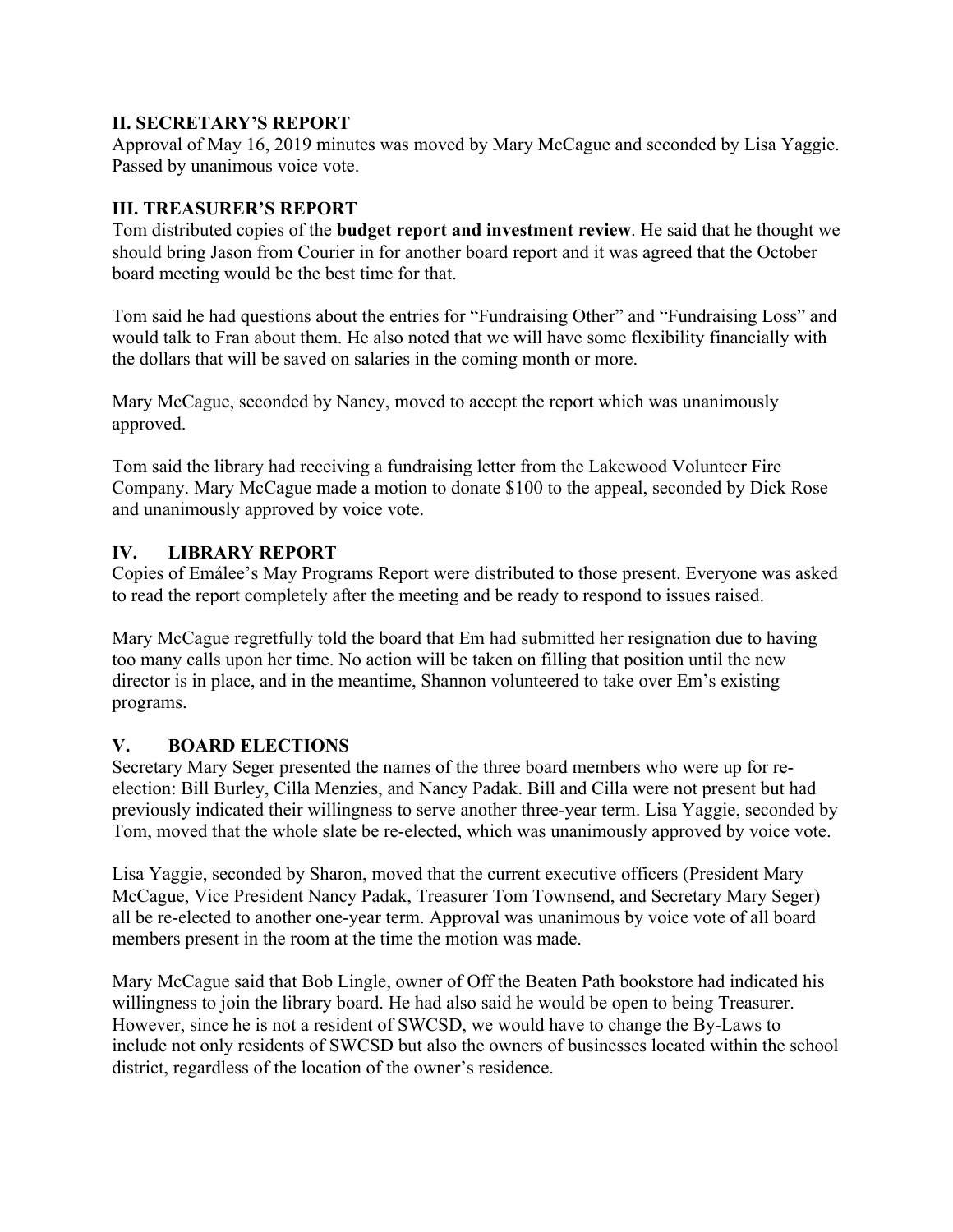# **VI. STANDING COMMITTEES**

# **A. Fundraising Report:**

**a.** Mary Seger reported that as of June 13, 2019, 116 donations totaling \$8,380 had been received in response to the **Annual Appeal**.

**b. GiveBigCHQ was still in progress** and the library was currently #10 overall for number of donors. If we are one of three winners in that category for small organizations, we will get extra money from CRCF. Mary Seger noted that our GiveBig page looked very impressive and helped the library to stand out.

**c.** Mary Seger reported that she had connected with Kurt Carlson of Planet Earth who will be the caterer for this year's fall fundraising event.

# **B. Marketing/Publicity Committee Report:**

No report. But Mary McCague asked for a round of applause for Sharon's great coverage of library events in *The Ledger* and for creating a such effective online "buzz" for GiveBigCHQ through social media marketing

# **C. Personnel Committee Report:**

**a.** The **Search Committee has received 16 applications for the director's position**. They had narrowed it down to 5 finalists, but one voluntarily dropped out. They are bringing 3 of the 4 here for a 2-part interview process. Part 1 will be a session with the Search Committee and Past 2 will be a presentation to the full board. Tentative dates for the full presentations are June 25, 26, and 27 from 6 to 7 pm. Only Shannon Taylor was identified by name as a candidate, the other two were described as a public librarian from Delhi, New York and a degree-qualified individual from Ashville, New York.

The committee will meet next week to finalize details of the letter of agreement (which was deemed better than a contract). There was a general feeling that the letter should be reviewed by an attorney but no specific determination was made as to who should do that.

#### **b. Program Director Duties.**

There was a discussion about how Shannon should be compensated for assuming Em's program responsibilities. However, it was noted that **all** staff members have willingly stepped up to keep the library functioning well in this period with no director and that **all** should receive some form of bonus to recognize their efforts. Specifics will be determined at some point in the future. We need to be careful and make sure taxpayer monies are not used for any kind of bonus.

# **D. Grounds and Facilities Committee Report:**

a. The **ribbon-cutting ceremony for the terrace** held June 7 was generally acknowledged to have been an A-1, first-class event and Mary McCague commended Bill Burley for his outstanding success in organizing the entire thing singlehandedly. Everyone who attended was very enthusiastic about it.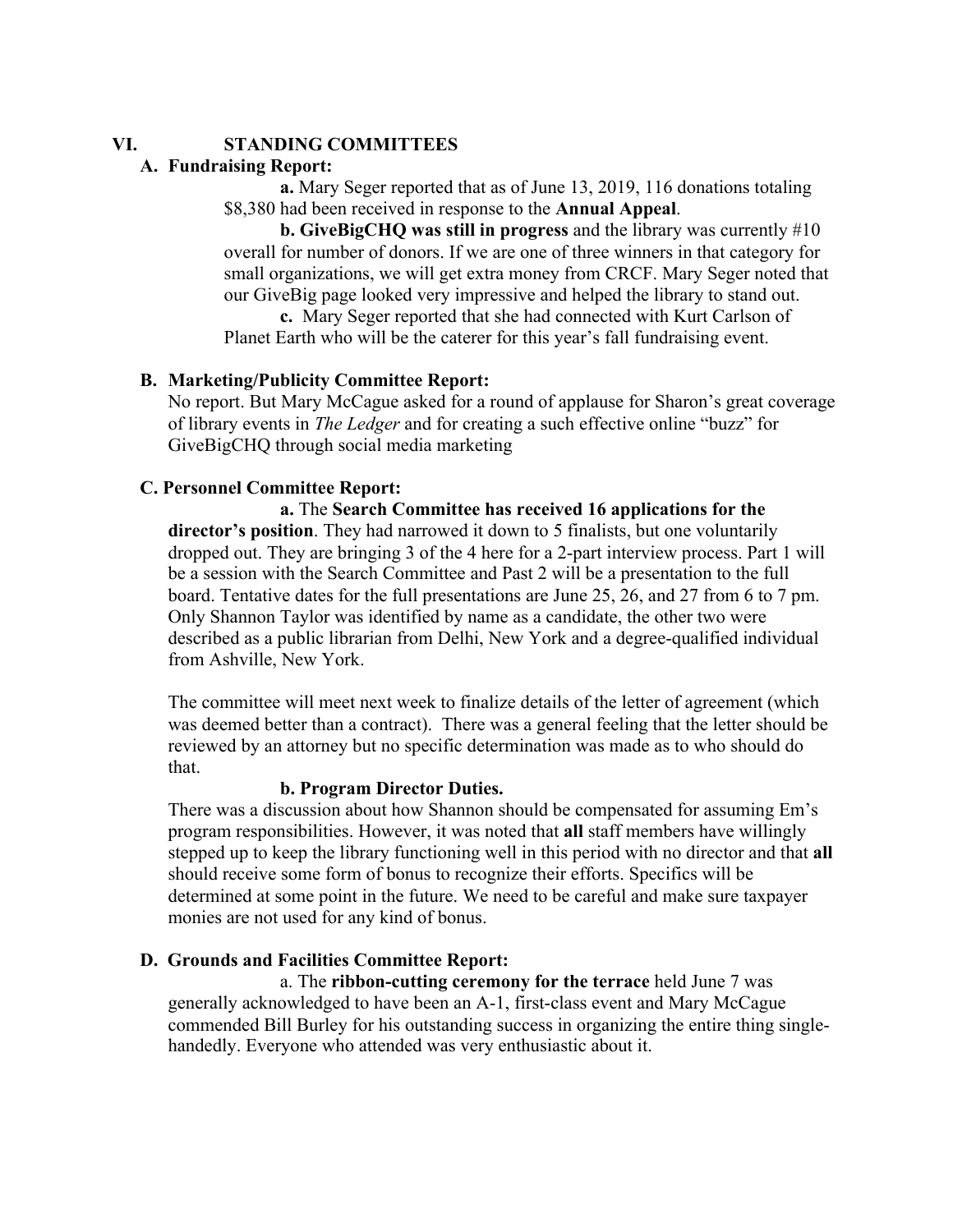b. Dick reported that a couple of Jason's employees had done a less than stellar job of **construction clean up** and re-seeding the lawn. Dick got Jason to come and see it himself after which Jason said they would do it correctly next week.

c. There is no news on the **Churchill** memorial.

d. Mary Seger reported that the **bike rack** project is moving to prototype stage, so things are in motion there.

e. Dick said that Sharon's husband will trim the tree which is now encroaching on the trellis/pergola and will also trim back a tree in front of the library.

f. Finally, Dick said that he regretted that Delores Nelson's family members were unable to attend the ribbon-cutting and that the timing of it, on a Friday afternoon, made it impossible for those who had actually worked on the project to attend. Others noted in response that the Nelson family had been publicly recognized more than once and the scheduling of the event was really the best that could be done, all things considered.

# **E. Strategic Plan Committee Report:**

Mary McCague said she had heard from Andy Goodell that the next round **of NYS construction grants** will be in three parts, funding 50%, 75% or 90% of new construction projects. She thought this might present a good opportunity for significant expansion of the library resources to serve as a community center. She further volunteered that, depending on who is mayor, the Village could partner with the library on maintenance of additional community space. She wondered if anyone wanted to pursue an investigation of this long-term goal.

Karen Dennerlein cautioned that CCLS has to distribute the NYS construction grant funding among 38 libraries and the most it has ever received is \$840,000. A community center addition to the library would probably cost more than \$2 million.

There was a prolonged discussion of the topic with no resolution.

# **VI. OLD BUSINESS**

# **A. Policy Reviews and Approval**

Nancy Padak said she was deferring the donation policy and the sexual harassment policy till next month. Fiscal policies for approval had previously been circulated via email. There was only one correction, to change the \$1,000 cap for credit charges to allow for charges over that limit, with board approval. Tom Townsend moved to approve the policies (Petty Cash, Credit Card, and Purchasing/Procurement), seconded by Lisa and unanimously approved by voice vote.

# **VII. NEW BUSINESS**

# **VIII. ADJOURNMENT**

Mary McCague moved to adjourn at 8:43, everyone seconded and all were in favor.

Respectfully submitted,